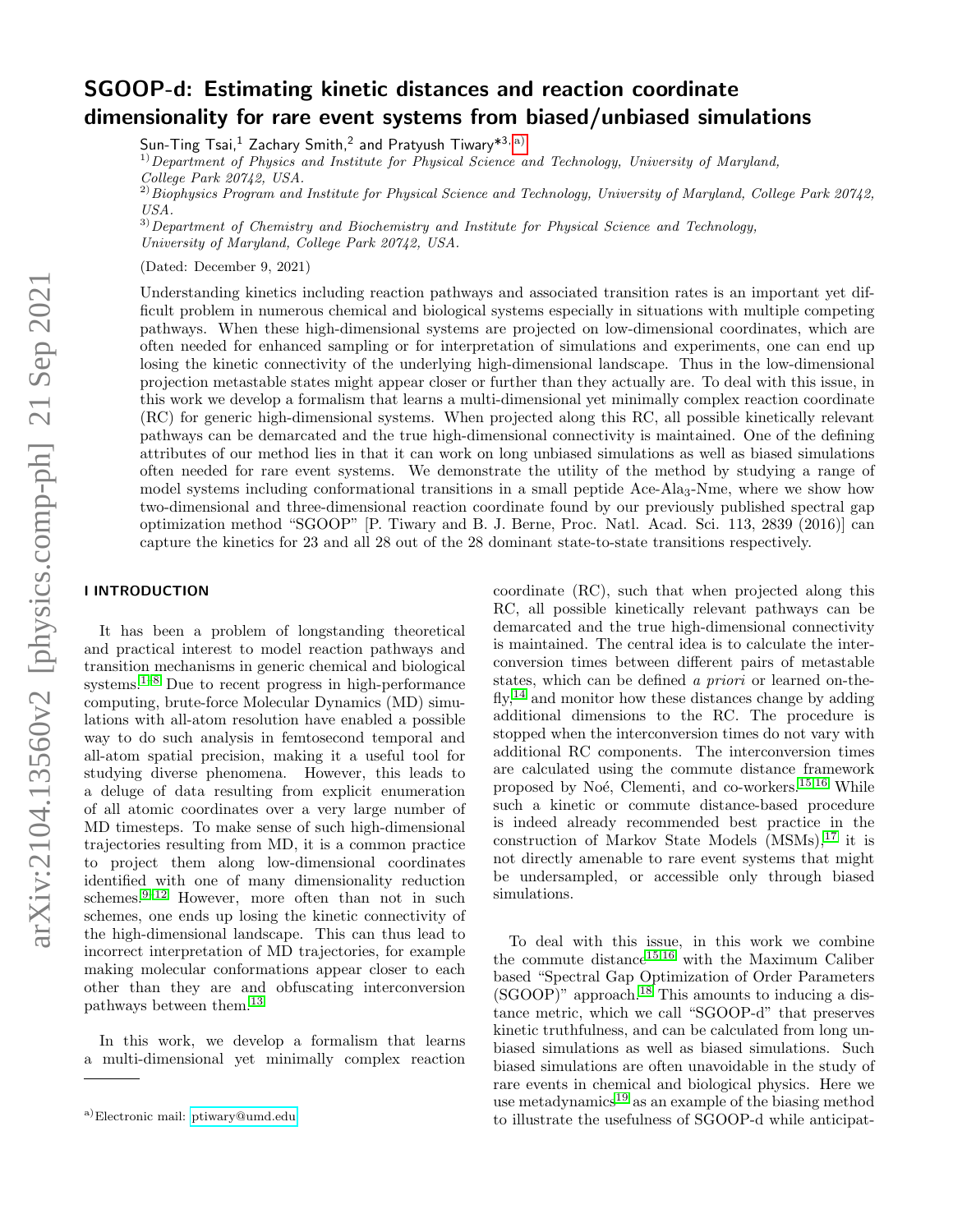

<span id="page-1-6"></span>Figure 1. This flowchart describes the calculation of the m-th RC component  $\chi^{(m)}$ ,  $m \geq 1$  through multi-dimensional spectral gap optimization. For each m we calculate  $d^{(m)}$  in Eq. [17,](#page-4-0) which represents the contribution to commute distance on the basis of this m-th component. The optimal RC  $\chi^{(m)}$  will be fed to the next SGOOP calculation for finding  $d^{(m+1)}$ . This iteration will stop when we obtain convergence in state-to-state  $d_{\text{comm}}^2$  values with addition of RC components. The commute distance  $d_{\text{comm}}^2$  will be the sum of all the  $d^{(m)}$  obtained in the iteration.

ing that the method directly applies to other biasing protocols as well.[20](#page-9-11) We demonstrate the utility of the method by studying a range of model systems including conformational transitions in a small peptide Ace-Ala<sub>3</sub>-Nme. In this system, for instance, one has a total of at least 28 inter-state transitions. As we show here, with only two component-RC learned from SGOOP-d we do accurately capture most of the 28 pairs of distances, with minimal improvement achieved by adding a 3rd component to the RC. Similar results are obtained on the basis of input trajectories coming from metadynamics simulations biased along pre-selected biasing variables. Open-source software detailing the method has also been released.

# <span id="page-1-5"></span>II THEORY

### <span id="page-1-4"></span>II.1 Commute Distance and Commute Map

Our work builds upon the powerful advances first introduced by Noé, Clementi, and co-workers that allow quantifying a kinetically truthful distance metric between generic molecular configurations.[15](#page-9-6)[,16](#page-9-7) One such notion of "kinetic distance" was introduced in Ref. [15,](#page-9-6) which was then generalized in Ref. [16](#page-9-7) as the "commute distance". Both of these distances amount to transformations of the input coordinate space into a new space wherein Euclidean distances directly correspond to interconversion times. Here we summarize the basic ideas which originated from diffusion maps $2^{1,22}$  $2^{1,22}$  $2^{1,22}$  but were later generalized

to Markovian dynamics.[15](#page-9-6)[,16](#page-9-7)

We consider a generic dynamical system undergoing Markovian dynamics in a finite-dimensional state space  $\Omega$ . The local density  $\rho_t(\mathbf{x}), \forall \mathbf{x} \in \Omega$  can be propagated in time t through

$$
\rho_{t+\tau}(\mathbf{y}) = \int_{\mathbf{x} \in \Omega} \rho_t(\mathbf{x}) p_\tau(\mathbf{y}|\mathbf{x}) d\mathbf{x} \equiv \mathcal{P} \circ \rho_t(\mathbf{x}) \qquad (1)
$$

where  $p_{\tau}(\mathbf{y}|\mathbf{x})$  is the transition density of finding the system at state y at time  $t+\tau$  given that we have started it at state  $x$  at time  $t$ . Equivalently, Eq. [1](#page-1-0) defines a Markov operator P and describes how an initial distribution  $\rho_t(\mathbf{x})$ at time t propagates to the distribution  $\rho_{t+\tau}(\mathbf{y})$  at a later time  $t+\tau$ . One usual assumption made here is that there exists a unique equilibrium distribution  $\pi(\mathbf{x})$  which satisfies

<span id="page-1-1"></span><span id="page-1-0"></span>
$$
\pi(\mathbf{x}) = \mathcal{P} \circ \pi(\mathbf{x}) \tag{2}
$$

At the same time, we can write an equivalent equation for the weighted density  $\nu_t(\mathbf{x}) = \rho_t(\mathbf{x})/\pi(\mathbf{x})$ 

$$
\pi(\mathbf{y})\nu_{t+\tau}(\mathbf{y}) = \int p_{\tau}(\mathbf{y}|\mathbf{x})\pi(\mathbf{x})\nu_t(\mathbf{x})d\mathbf{x} = \mathcal{T} \circ \nu_t(\mathbf{x}) \quad (3)
$$

where  $\mathcal T$  is the corresponding backward operator, also called the transfer operator. With this formalism, fol-lowing the literature on diffusion maps<sup>[22](#page-9-13)</sup> one defines a distance measure  $D_{\tau}^2(\mathbf{x}_1, \mathbf{x}_2)$  between two points  $\mathbf{x}_1, \mathbf{x}_2$ in the state space of a random walk as

$$
D_{\tau}^{2}(\mathbf{x}_{1}, \mathbf{x}_{2}) = \int_{\mathbf{y}\in\Omega} \frac{|p_{\tau}(\mathbf{y}|\mathbf{x}_{1}) - p_{\tau}(\mathbf{y}|\mathbf{x}_{2})|^{2}}{\pi(\mathbf{y})} d\mathbf{y} \quad (4)
$$

This definition can be seen<sup>[22](#page-9-13)</sup> as equivalent to (a) preparing two ensembles initially located at  $x_1$  and  $x_2$ , (b) letting them evolve by a lag time  $\tau$ , and then (c) computing the difference between the subsequently resulting probability distributions. In order to make use of Eq. [4,](#page-1-1) one needs the transition density  $p_{\tau}(\mathbf{y}|\mathbf{x})$ . To facilitate its computation,<sup>[15](#page-9-6)</sup> we assume that the transfer operator  $\mathcal T$ has N discrete eigenpairs and assume reversible dynamics/detailed balance  $\pi(\mathbf{x})p_{\tau}(\mathbf{y}|\mathbf{x}) = \pi(\mathbf{y})p_{\tau}(\mathbf{x}|\mathbf{y})$ :

<span id="page-1-2"></span>
$$
p_{\tau}(\mathbf{y}|\mathbf{x}) = \sum_{j=0}^{N-1} \lambda_j(\tau) \psi_j(\mathbf{x}) \pi(\mathbf{y}) \psi_j(\mathbf{y})
$$
(5)

where  $\lambda_i$  and  $\psi_i$  are the corresponding eigenvalues and eigenvectors of the transfer operator  $\mathcal{T}$ . With the orthonormality condition  $\int \pi(\mathbf{y}) \psi_j(\mathbf{y}) \psi_k(\mathbf{y}) d\mathbf{y} = \delta_{jk}$ , applying Eq. [5](#page-1-2) to Eq. [4](#page-1-1) directly leads to:

<span id="page-1-3"></span>
$$
D_{\tau}^{2}(\mathbf{x}_{1}, \mathbf{x}_{2}) = \sum_{j=1}^{N-1} (\lambda_{j} \psi_{j}(\mathbf{x}_{1}) - \lambda_{j} \psi_{j}(\mathbf{x}_{2}))^{2}
$$
 (6)

In Eq. [6](#page-1-3) the summation starts at  $j = 1$  since the  $j = 0$ eigenvector for the transfer operator  $\mathcal T$  is a constant in  $x$ −space. By further integrating out the lag time  $\tau$  in Eq. [6,](#page-1-3) we can make Eq. [6](#page-1-3) insensitive to the choice of the lag time, and in this way we arrive at the definition of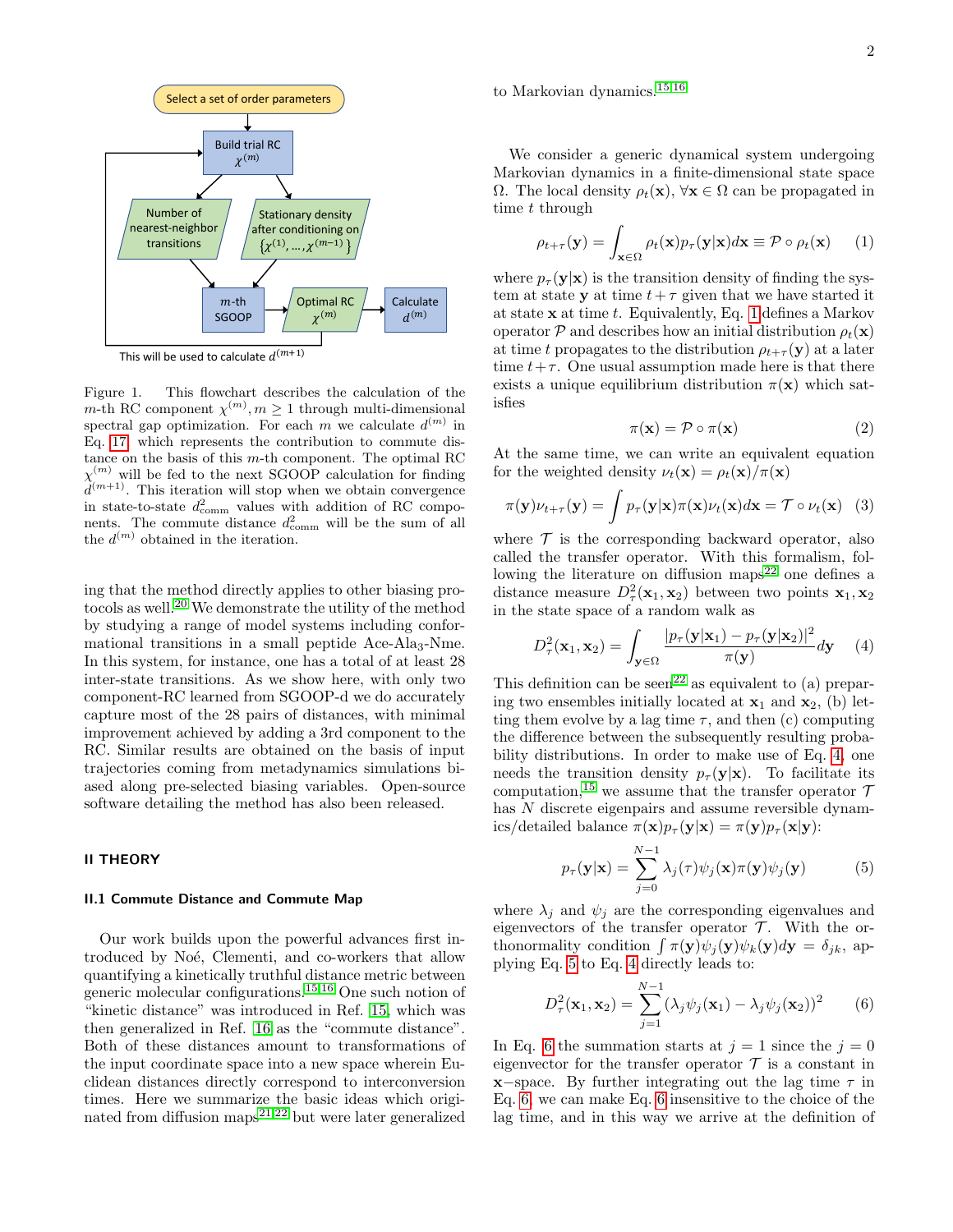the commute distance  $d_{\text{comm}}^2$ :

$$
d_{\text{comm}}^2(\mathbf{x}_1, \mathbf{x}_2) = \int_0^\infty D_\tau^2(\mathbf{x}_1, \mathbf{x}_2) d\tau
$$
  
= 
$$
\sum_{j=1}^{N-1} \left( \sqrt{\frac{t_j}{2}} \psi_j(\mathbf{x}_1) - \sqrt{\frac{t_j}{2}} \psi_j(\mathbf{x}_2) \right)^2
$$
 (7)

where  $t_j = -\frac{\tau}{\ln \lambda_j}$  is the relaxation timescale associated with jth eigenvector. Often one uses the rate  $k_j = t_j^{-1}$ instead of the timescale.[23](#page-9-14) Eq. [7](#page-2-0) now has a Euclidean distance form and a direct physical meaning: it is approximately the average time the system spends to commute between two states.<sup>[16](#page-9-7)</sup> The distance  $d_{\text{comm}}$  is thus called the "commute distance", and the associated mapping

$$
\mathbf{x} \mapsto \left(\sqrt{\frac{t_1}{2}}\psi_1, \dots, \sqrt{\frac{t_{N-1}}{2}}\psi_{N-1}\right) \tag{8}
$$

is called the "commute map".

Assuming that the dynamics in the x−space is Markovian and fully sampled giving access to eigenvalues and eigenvectors of  $\mathcal T$ , we can then use Eq. [7](#page-2-0) to calculate a Euclidean distance which approximates the commute time in the x−space. It is also worth pointing out that in Eq. [7](#page-2-0) the timescales follow  $t_1 \geq t_2 \geq ...0$ , which implies that the commute distance increases monotonically with consideration of further eigenvectors of  $\mathcal{T}$ , and that there is an increasingly vanishing contribution from every additional eigenvector that we consider. If such a distance can be obtained through Eq. [7,](#page-2-0) it is very useful for analyzing high-dimensional trajectories arising from well-sampled simulations as shown for instance in Ref. [15](#page-9-6) and [16.](#page-9-7) However many if not most real-world applications are characterized by rare events, wherein the system stays trapped in the part of the configuration space it was initiated from and rarely visits other regions. Adequate and reliable sampling of the underlying configuration space thus remains a longstanding challenge in computational chemistry and physics. This implies that the eigenvectors and eigenvalues needed to evaluate the various terms in Eq. [7](#page-2-0) are simply not available or far from reliable. In fact, the dominant first few components of the commute map could even serve as biasing coordinates along which the sampling could be enhanced through methods such as umbrella sampling, metadynamics, or others. This brings out the inverse nature of the problem wherein constructing an accurate commute distance depends on sufficient sampling of the eigenvalues and eigenvectors of the transfer operator, but the sampling itself could benefit greatly from the knowledge of the commute map.

#### II.2 Calculating commute distances for rare events

In this section, we develop a formalism for obtaining commute distances in poorly sampled rare-event systems where access to  $\mathcal T$  and its eigenvectors/eigenvalues is not straightforward. The central idea is to perform biased sampling to accelerate the exploration of the configura-

<span id="page-2-0"></span>tion space. Here we use metadynamics as the biased sampling method, but the developed formalism should be more generically applicable. While this basic idea is simple, there are, however, at least two major, immediate difficulties when applying Eq. [7](#page-2-0) with metadynamics or other similar enhanced sampling methods. First, the use of any sort of biasing corrupts the kinetics of the system, critical to calculating accurate eigenvalues and eigenvectors of the transfer operator  $\mathcal T$ . Second, the biasing itself needs access to the slow modes of the system, which are the dominant components of the commute map in Eq. [8.](#page-2-1) In SGOOP, described in Sec. II  $21$  and II  $22$ , we find these slow modes from the transfer operator of such a transition matrix but only look at its dynamics along a 1-d coordinate. We refer to these slow modes as the reaction coordinate  $(RC)$  for the system.<sup>[24](#page-9-15)[,25](#page-9-16)</sup> As mentioned in Sec. [II 1](#page-1-4) the different components  $\psi_i$  of the commute map have a vanishing relevance to the calculation of the commute distance as  $i \gg 1$ , and thus one can stop after the first few dominant components and bias these components in any biasing method of choice. However, without knowing the commute map, it is hard to calculate the dimensionality and components of the RC which would then be biased.

# <span id="page-2-2"></span><span id="page-2-1"></span>II.2.1 Spectral Gap Optimization of Order Parameters (SGOOP) for 1-dimensional RC

In this sub-section we summarize the "Spectral Gap Optimization of Order Parameters (SGOOP)" method for optimizing a multi-dimensional  $RC^{14,18,26}$  $RC^{14,18,26}$  $RC^{14,18,26}$  $RC^{14,18,26}$  $RC^{14,18,26}$  In later sections, we use SGOOP to develop an approach that circumvents both of the above-described challenges. Summarily, SGOOP in its original form is a method for obtaining a one-dimensional RC given static and dynamic information about a multi-dimensional system by combining this information in a maximum Caliber or path entropy framework.<sup>[27,](#page-9-18)[28](#page-9-19)</sup> SGOOP constructs the RC as a combination of pre-selected candidate order parameters  $(s_1, ..., s_d)$ , which can be thought of as a set of basis functions using which we are trying to describe our problem. The dimensionality  $d$  is kept high enough so that dynamics in the high-dimensional s−space is likely Markovian, needed for the formalism described in Sec. [II 1.](#page-1-4) The central ideas behind  $SGOOP<sup>18</sup>$  $SGOOP<sup>18</sup>$  $SGOOP<sup>18</sup>$  in its original form can be summarized as the following three points:

(i) It uses a reweighting protocol<sup>[29](#page-9-20)</sup> to estimate the equilibrium distribution  $P_0(s_1, ..., s_d)$  from an initial metadynamics simulation performed by biasing some trial RC.

(ii) In addition, it uses short unbiased MD simulations to obtain dynamical observables pertaining to the system. These observables could be the position-dependent diffusivity or more typically, the number of nearest-neighbor transitions along some binned trial RCs.

(iii) By combining (i) and (ii) SGOOP constructs the transition rate matrices  $K$  which can then be formulated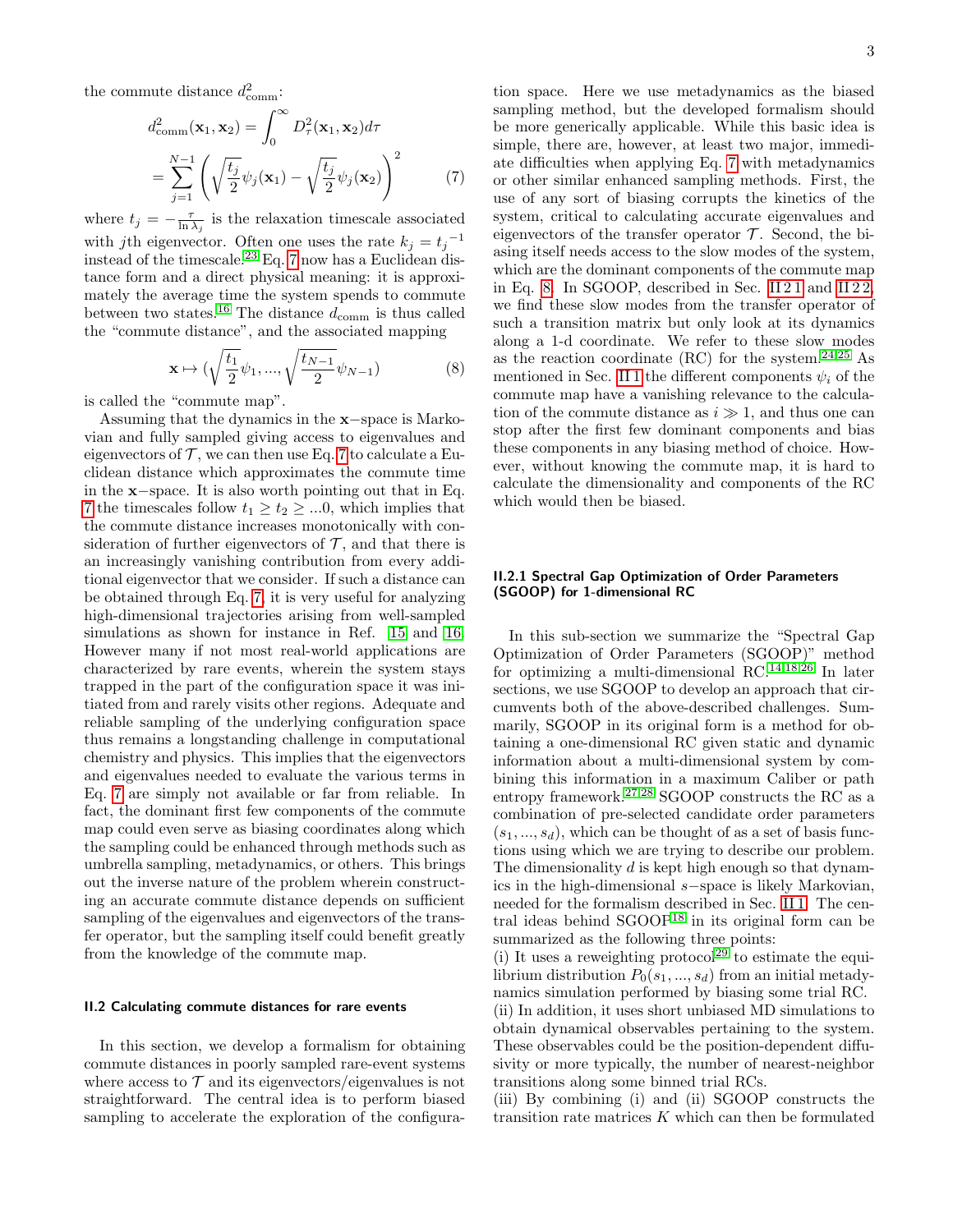as follows:

$$
K_{mn} = \begin{cases} -\Lambda \sqrt{\frac{\pi_n}{\pi_m}}, & \text{if } n \neq m \\ -\sum_{k \neq m} K_{mk}, & \text{if } n = m \end{cases}
$$
(9)

where  $\pi \equiv P_0$  is the stationary probability along any putative, spatially discretized RC  $\chi$  with n denoting the grid index and  $\Lambda$  is a dynamical observable. As mentioned in point (i), the stationary distribution can be obtained from a long unbiased simulation or from a biased simulation followed by an appropriate reweighting. The dynamical variable Λ, as discussed in point (ii), can be calculated by the number of nearest-neighbor transitions  $\langle N \rangle$  defined as

$$
\langle N \rangle = \sum_{\substack{(m,n) \\ \forall |m-n|=1}} \pi_m K_{mn} N_{mn} \tag{10}
$$

where  $N_{mn} = 1 \forall |m - n| = 1$  and 0 otherwise. Plugging Eq. [9](#page-3-1) into Eq. [10](#page-3-2) we obtain an estimate of  $\Lambda$  as:

$$
\Lambda = \frac{\langle N \rangle}{\sum \sqrt{\pi_m \pi_n}} \tag{11}
$$

The eigenvalues  $\{k_i\}$  of the rate matrix K are nonnegative and satisfy  $k_0 = 0 < k_1 \leq k_2 \leq \dots$  The quantity  $e^{-k_{n-1}}-e^{-k_n}$ , which is the "spectral gap" of the transfer operator  $\mathcal T$ , can be interpreted as the timescale separation between the n slow mode and all the other hidden faster modes as projected on the corresponding RC. It can be shown that the optimal RC has the maximal spectral gap.[26](#page-9-17) Different candidate one-dimensional RCs are then first ranked in terms of the number of slow modes or metastable states they demarcate, and then in terms of the timescale separation (or the spectral gap) between the slow and fast modes as projected on any RC. The optimal RC maximizes both of these.

### <span id="page-3-0"></span>II.2.2 SGOOP for multi-dimensional RCs and rate matrices

We recently also introduced a multi-dimensional version of  $SGOOP<sup>14</sup>$  $SGOOP<sup>14</sup>$  $SGOOP<sup>14</sup>$  which makes it possible to extend the dimensionality of the RC in SGOOP. Each additional RC component  $\chi^{(i)}$ ,  $i \geq 2$  is constructed in a way that it captures features indiscernible in the previous components through a conditional probability factorization described in Sec. [II 2 2.](#page-3-0) This de-emphasizes the features already captured by the components so identified. With multiple iterations of the SGOOP protocol one can identify a multi-dimensional RC  $\chi = {\chi^{(1)}, \chi^{(2)}, ...}$ . Mathematically this can be written as follows. Once the first RC component  $\chi^{(1)}$  has been learned by SGOOP, we focus our attention on the probability distribution  $P_1$  conditional on the knowledge of  $\chi$  defined as:

$$
P_1(s_1, ..., s_d) \equiv P_0(s_1, ..., s_d | \chi^{(1)})
$$

$$
= \frac{P_0(s_1, ..., s_d)}{P_0(\chi^{(1)})}
$$
(12)

<span id="page-3-1"></span>where we have used that the equilibrium probability  $P_0(s_1, ..., s_d, \chi^{(1)}) = P_0(s_1, ..., s_d)$  as  $\chi^{(1)}$  is a deterministic function of  $(s_1, ..., s_d)$ . The next round of SGOOP is then performed on data sampled from  $P_1$  instead of  $P_0$ , which yields the second RC component  $\chi^{(2)}$  that captures features missed by  $\chi^{(1)}$ . The procedure can be repeated for further RC components and can be performed using any enhanced sampling method.[14](#page-9-5) Here we illustrate it using metadynamics. By performing well-tempered metadynamics simulation along  $\chi^{(1)}$  where one builds a bias  $V_b(\chi^{(1)})$ , it can be shown that

<span id="page-3-5"></span>
$$
P_0(\chi^{(1)}) \propto e^{-\beta F(\chi^{(1)})} \propto e^{+\beta \left[\frac{\gamma}{\gamma-1}V_b(\chi^{(1)})\right]}
$$

$$
P_1 \equiv \frac{P_0(s_1, ..., s_d)}{P_0(\chi^{(1)})} \propto e^{-\beta [F(s_1, ..., s_d) + V_b(\chi^{(1)})]} \tag{13}
$$

<span id="page-3-2"></span>where  $\beta = 1/k_B T$ ,  $\gamma$  is the bias factor for well-tempered metadynamics,  $^{19}$  $^{19}$  $^{19}$  and F is the free energy of the system. Therefore,  $P_1$  is simply the unreweighted/biased probability density obtained by sampling in the presence of bias potential  $V_b(\chi^{(1)})$ .

We now discuss details of the construction of the rate matrix through SGOOP. Following Eq. [9](#page-3-1) and Eq. [10,](#page-3-2) the rate matrix along any putative RC  $\chi$  can be built as follows:

<span id="page-3-3"></span>
$$
K_{mn}^{(1)} = \begin{cases} -\frac{\langle N \rangle}{\sum \sqrt{\pi_n \pi_m}} \sqrt{\frac{\pi_n}{\pi_m}}, & \text{if } n \neq m \\ -\sum_{k \neq m} K_{mk}^{(1)}, & \text{if } n = m \end{cases}
$$
(14)

where  $\langle N \rangle$  is the total number of nearest-neighbor transitions per unit time, counted along a suitably discretized RC  $\chi = {\chi_n}$  with *n* indicating grid index,  $\pi \equiv P_0$  is the corresponding stationary density and 1 in superscript indicates this is the rate matrix along the first component  $\chi^{(1)}$  of the RC. For the first round of SGOOP to learn  $\chi^{(1)}$ ,  $\langle N \rangle$  is calculated from short unbiased MD simulations. The  $K^{(1)}$  matrices are then constructed for different putative RCs and its eigenvalues used to screen for the best RC  $\chi^{(1)}$  with highest spectral gap.

For learning the second component  $\chi^{(2)}$  and other higher-order components, we generalize Eq. [14](#page-3-3) as follows:[14](#page-9-5)

<span id="page-3-4"></span>
$$
K_{mn}^{(2)} = \begin{cases} -\frac{\langle N \rangle^{(1)}}{\sum \sqrt{\pi_n^{(1)}} \pi_m^{(1)}} \sqrt{\frac{\pi_n^{(1)}}{\pi_m^{(1)}}}, & \text{if } n \neq m \\ -\sum_{k \neq m} K_{mk}^{(2)}, & \text{if } n = m \end{cases}
$$
(15)

In Eq. [15,](#page-3-4)  $\pi^{(1)} \equiv P_1$  is defined in Eq. [13.](#page-3-5)  $\langle N \rangle^{(1)}$  denotes the average number of first-nearest neighbor transitions along a putative RC observed per unit time, but now measured in the biased simulation performed by sampling from this conditional probability density  $P_1$ . The procedure can then be easily generalized for constructing rate matrices  $K^{(3)}$ ,  $K^{(4)}$ , ... for learning further RC components.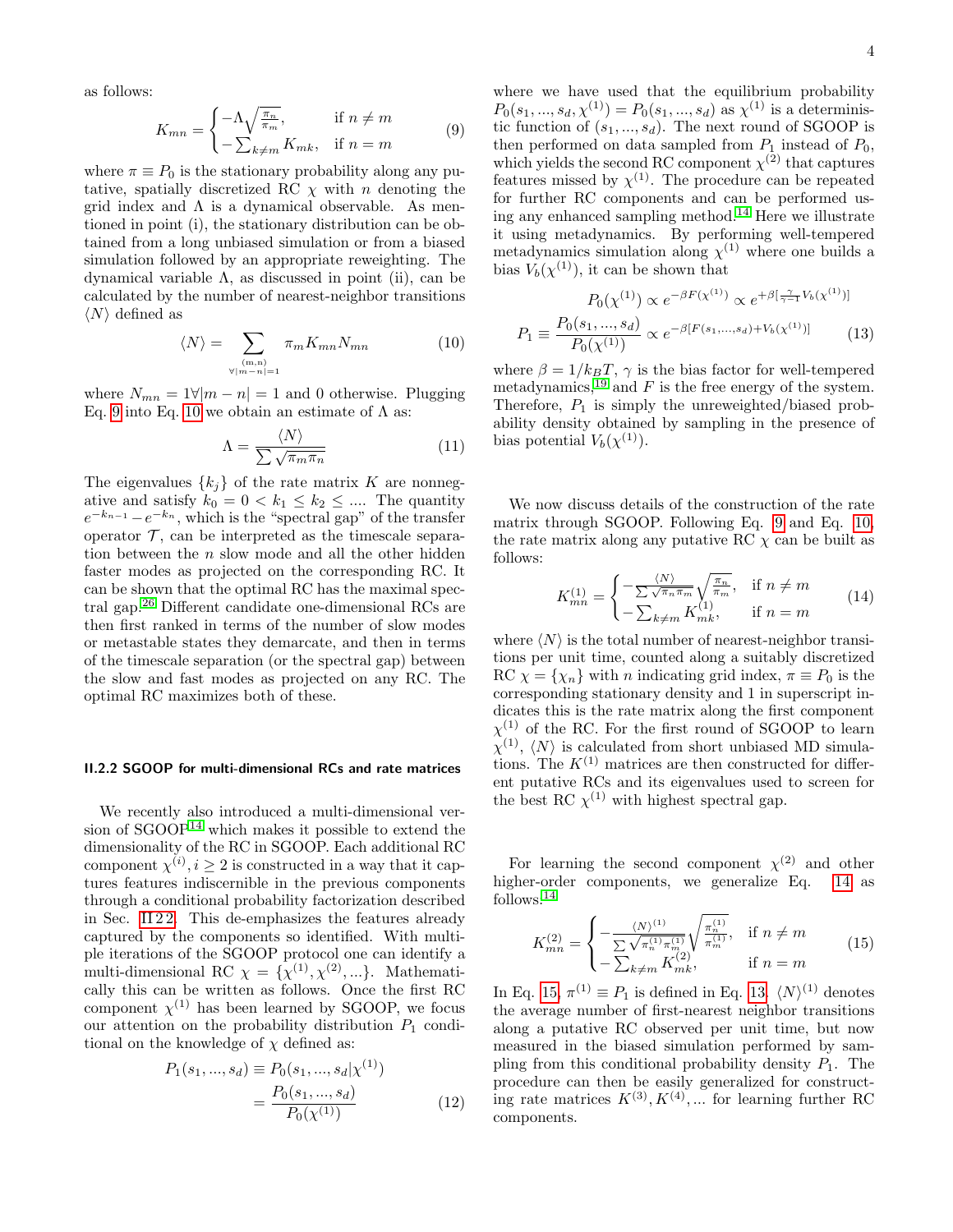# II.2.3 Commute distance calculation for rare events with SGOOP

Here we use SGOOP to induce a commute distance metric for complex high-dimensional systems that can be calculated from a combination of biased simulations and short unbiased trajectories. Assuming that a satisfactorily large number of components have been included in  $\chi$ , any two points  $\{x, x'\} \in \Omega$  can then be mapped without substantial loss of information to its values in the  $\chi$ space as  $\{\chi, \chi'\}$ . Whether the dimensionality of the RC  $\chi$  is indeed sufficient or not is a non-trivial question to answer, which we will address later in this section and in Sec. [III.](#page-4-1) With the RC optimized by SGOOP, we can then reformulate Eq. [7](#page-2-0) as

$$
d_{\text{comm}}^{2}(\mathbf{x}, \mathbf{x}') = d_{\text{comm}}^{2}(\chi, \chi')
$$
  
= 
$$
\sum_{j=1}^{N-1} \frac{1}{2k_{j}} [\psi_{j}(\chi) - \psi_{j}(\chi')]^{2}
$$
  
= 
$$
\sum_{j=1}^{N-1} \frac{1}{2k_{j}^{(1)}} [\psi_{j}^{(1)}(\chi) - \psi_{j}^{(1)}(\chi')]^{2}
$$
 (16)

In the above equation, we have made use of the mapping  $\mathbf{x} \rightarrow \chi$  learned from SGOOP, but otherwise, it still needs the eigenvalues and eigenvectors of the transfer operator  $\mathcal T$ . In the final line, we have introduced a superscript (1) to indicate the case where the first RC  $\chi^{(1)}$  learned from SGOOP is indeed sufficient for the system at hand. In such a case, SGOOP yields a Maximum Caliber based rate matrix  $K^{(1)}$  for transitions between grid points along suitably discretized  $\chi^{(1)}$ . Details of the construction of this rate matrix are described in Sec. II 22 while illustrative examples are provided in Sec. [III.](#page-4-1) By diagonalizing the rate matrix  $K^{(1)}$  we obtain the eigenvalues  $k_1^{(1)}, k_2^{(1)}, \dots$  and corresponding eigenvectors  $\psi_1^{(1)}, \psi_2^{(1)}, \dots$ to use in Eq. [16.](#page-4-2)

The above commute distance so obtained can be understood as an estimate of true commute distance using the 1-dimensional projected RC  $\chi^{(1)}$ . However, as shown in Sec. [III](#page-4-1) and also emphasized in the literature on numerous occasions,  $13$  a 1-dimensional projection is often not kinetically truthful and does not reflect the connectivity of underlying high-dimensional space. We thus consider additional RC components  $\chi^{(m)}$  from the multi-dimensional SGOOP protocol, with eigenvalues  $k_1^{(m)}, k_2^{(m)}, \dots$  and corresponding eigenvectors  $\psi_1^{(m)}, \psi_2^{(m)}, \dots$ , where  $m \geq 1$  denotes which RC component we are looking at. Each such component induces its own contribution to the commute distance which we add to the contribution of the 1st component  $\chi^{(1)}$  in Eq. [16](#page-4-2) yielding the central equation of this work for

a M−component RC:

<span id="page-4-0"></span>
$$
d_{\text{comm}}^{2}(\mathbf{x}, \mathbf{x}') = \sum_{m=1}^{M} \sum_{j=1}^{N-1} \frac{1}{2k_{j}^{(m)}} \left[ \psi_{j}^{(m)}(\chi) - \psi_{j}^{(m)}(\chi') \right]^{2} \equiv \sum_{m=1}^{M} d^{(m)} \tag{17}
$$

Here  $d^{(m)}$  is the contribution to the commute distance arising from the  $m^{th}$  RC component, while  $k_j^{(m)}$  and  $\psi_j^{(m)}$ are the  $j^{th}$  eigenvalue and eigenvector of the Maximum Caliber-based transition matrix  $K^{(m)}$  calculated along along RC-component  $\chi^{(m)}$  (Sec. [II 2 2\)](#page-3-0).

<span id="page-4-2"></span>We want to mention two important points here. Firstly, for any RC component  $\chi^{(m)}$  for  $m \geq 1$ , the construction of the rate matrix  $K^{(m)}$  as detailed in Sec. II 22 ensures that the rates are ordered as per  $0 \, < \, k_1^{(m)} \, \leq$  $k_2^{(m)} \leq \ldots$  . This leads to a useful property that the commute distance is a strictly monotonically increasing function of adding further RC components as well as further eigenvectors along any RC component. By monitoring how  $d_{\text{comm}}^2 = d^{(1)} + d^{(2)} + \dots$  converges with addition of RC components, we can quantify the dimensionality of the RC needed for a given system at hand. Secondly, the intuitive idea behind going from Eq. [16](#page-4-2) to Eq. [17](#page-4-0) is that different eigenvectors are orthogonal to each other allowing for a Euclidean distance measure. This is strictly true for the SGOOP-derived eigenvectors along a given RC component, i.e. the dot product of  $\psi_j^{(m)}$  and  $\psi_k^{(m)}$ is 0  $\forall j, k, m \ge 0$  as mentioned in Sec. II 22. However when comparing  $\psi_j^{(m)}(\chi^{(m)})$  and  $\psi_k^{(n)}$  $\binom{n}{k}$ ( $\chi^{\prime(n)}$ ) for  $m \neq n$ i.e. for different RC components through multiple rounds of  $SGOOP<sup>14</sup>$  $SGOOP<sup>14</sup>$  $SGOOP<sup>14</sup>$  this is not strictly true, and thus we expect Eq. [17](#page-4-0) to be an upper bound for the commute distance. Note that the error could come from any eigenpair of each SGOOP rate matrix arising from redundant contributions due to different RC components having some aspects of the same dynamical processes. However as we will show later in Sec. [III,](#page-4-1) as long as each optimal RC captures the most important features or slowest processes, in the next round of SGOOP, such optimal RC will efficiently reduce the error from the non-orthogonality, making Eq. [17](#page-4-0) a good approximation to those important features.

# <span id="page-4-1"></span>III RESULTS

In this section, we demonstrate the usefulness and re-liability of the SGOOP<sup>[14](#page-9-5)[,18](#page-9-9)</sup> based commute distance<sup>[15](#page-9-6)[,16](#page-9-7)</sup> protocol developed in Sec. [II,](#page-1-5) which we label "SGOOPd" for convenience, by applying it to a range of analytical potentials, as well as to small molecules with rare conformational transitions between different metastable states. Low-dimensional projections of these high-dimensional potentials can in general lead to a spurious number of barriers and inter-basin connectivity.<sup>[13](#page-9-4)[,30](#page-9-21)</sup> Here we show how to use SGOOP-d to ascertain the minimal dimen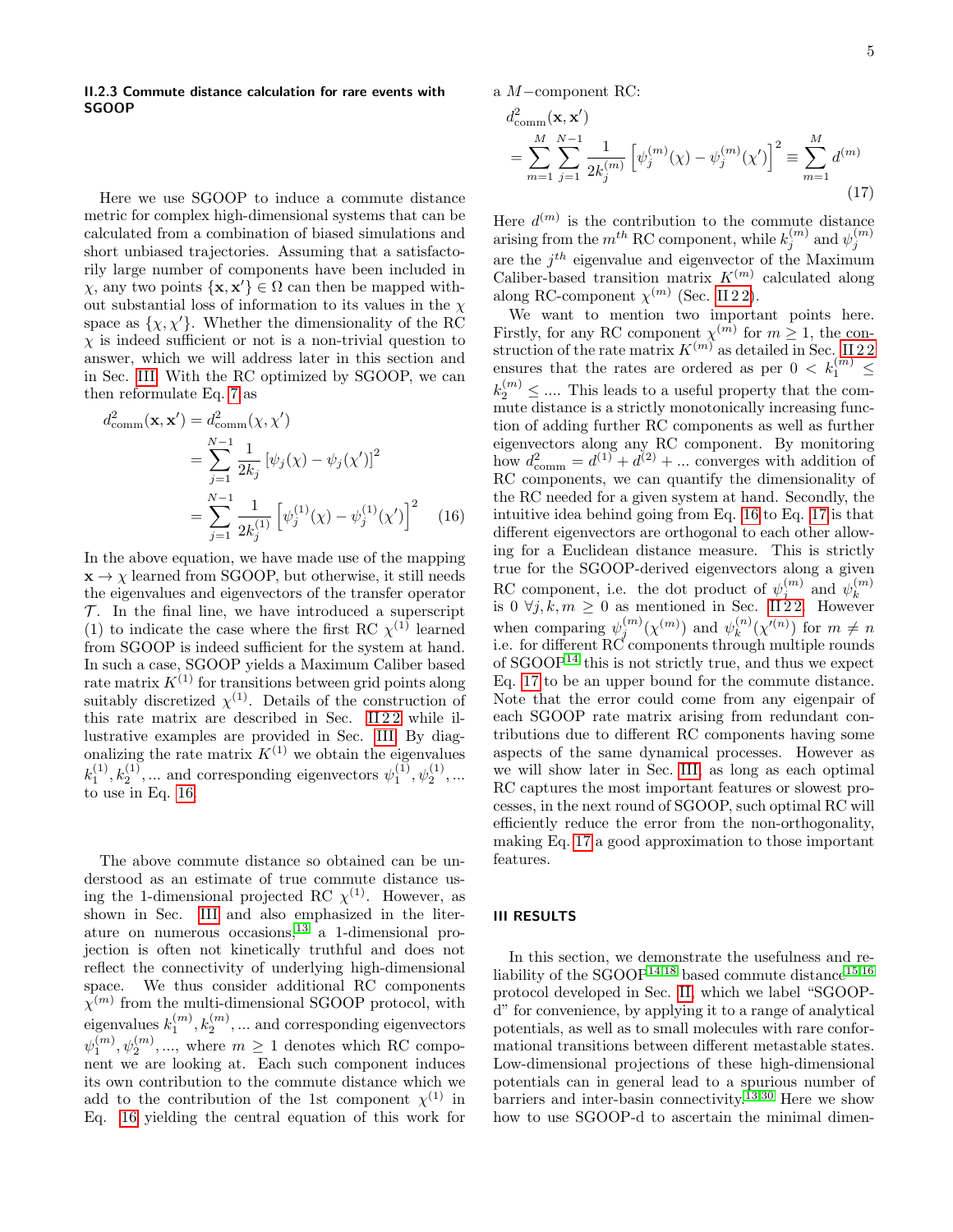sionality of the RC that preserves the kinetic aspects of the underlying high-dimensional landscape. To do so we calculate the state-to-state commute distances and monitoring how these change and eventually converge with an increase in RC dimensionality. This is done using either biased or long unbiased simulations. We can also use the RC so learned to perform further efficient and reliable biased simulations. We consider different types of unbiased and biased trajectories to demonstrate the general applicability of our proposed framework. Numerical and computational details of these systems have been provided in the Supplementary Information (SI).

#### <span id="page-5-3"></span>III.1 Analytical potentials

The analytical potentials used here are originally inspired from Ref. [13.](#page-9-4) These are built with two degrees of freedom  $x$  and  $y$ , but with a varying number of metastable states and barriers separating them. Thus a 1-d projection is not always guaranteed to be kinetically truthful. Specifically we consider a 3-state potential and two 4-state potentials labeled 4A and 4B (Figs. [2](#page-6-0) (a)- (c)). For each of these, we build inter-state commute distances using one-dimensional and two-dimensional RCs, with different components expressed as linear combinations of  $x$  and  $y$ . Since the underlying dimensionality is two, here we will demonstrate the results with up to twodimensional RC. In such a case we can simplify Eq. [17](#page-4-0) by introducing

$$
\hat{d}^{(m)} = k_1^{(m)} d^{(m)} \tag{18}
$$

and then writing

$$
d_{\text{comm}}(\mathbf{x}_1, \mathbf{x}_2) = d^{(1)} + d^{(2)}
$$
  
= 
$$
\frac{1}{k_1^{(1)}} \hat{d}^{(1)} + \frac{1}{k_1^{(2)}} \hat{d}^{(2)}
$$
(19)

To see how good a job the RC components do at reconstructing the state-to-state connectivity, we further parameterize Eq. [19](#page-5-0) by introducing a  $K \equiv \frac{k_1^{(1)}}{k_1^{(2)}}$  for the ratio of eigenvalues, yielding

$$
k_1^{(1)}d_{\text{comm}}(\mathbf{x}_1, \mathbf{x}_2) \equiv k_1^{(1)}d_K \equiv \hat{d}^{(1)} + K\hat{d}^{(2)} \tag{20}
$$

We highlight here that in our framework  $K$  is not a free parameter that needs to be tuned. Instead, it can be approximated on the basis of Maximum Caliber based rate matrices (Sec. [II 2 2\)](#page-3-0) as:

$$
K^* \equiv \frac{k_1^{(1)}}{k_1^{(2)}}\tag{21}
$$

where  $K^*$  indicates a Maximum Caliber based estimation of K. However, as the Maximum Caliber-based rate estimates are approximate and might depend on the choice of the dynamical constraints and quality of sampling,[28](#page-9-19) in SI we also show that the precise value of  $K^*$  doesn't have a large effect on the connectivity.

| Systems                              |      | $ \theta^{(1)}/\pi \theta^{(2)}/\pi $ |
|--------------------------------------|------|---------------------------------------|
| 3-state                              | 0.00 | 0.21                                  |
| $ 4A$ (Fig. 2(b))                    | 0.15 | 0.84                                  |
| $4\text{-state}$ 4B (Fig. 2(c)) 0.15 |      | 0.84                                  |

<span id="page-5-1"></span>Table I. In this table, we have shown the first and second components of the reaction coordinate  $\chi^{(1)}$  and  $\chi^{(2)}$  found for each model analytical potential. The angles  $\theta^{(1)}$  and  $\theta^{(2)}$ in the table define  $\chi^{(i)} = \cos(\theta^{(i)})x + \sin(\theta^{(i)})y$ .

Fig. [2](#page-6-0) and Table [I](#page-5-1) detail the two RC-components  $\chi^{(1)}$  and  $\chi^{(2)}$  so obtained for the different model potentials. Here using  $K = 0$  is equivalent to using only the first component  $\chi^{(1)}$  to determine the commute distance, while increasing non-zero values of  $K$  captures increasing contributions from the second component  $\chi^{(2)}$  through Eq. [20.](#page-5-2) As can be seen for the 3-state system (Fig. [2](#page-6-0) (d)), considering only the first component  $\chi^{(1)}$  would lead to an erroneous conclusion that the pairs of states AB, AC, and BC are all kinetically equidistant. This is not consistent with the high-dimensional data sampled shown in Fig. [2](#page-6-0) (a), where the barrier experienced between the states BC is much lower than for AB and AC. By adding the second component  $\chi^{(2)}$  to the kinetic distance in Eq. [20](#page-5-2) using  $K = K^*$ , we recover this correct picture. Similar conclusions regarding kinetically truthful picture consistent with the data can be drawn for the remaining two 4-state potentials shown in Fig. [2.](#page-6-0) In both Fig. [2](#page-6-0) (e) and (f), using only the 1-d RC  $\chi^{(1)}$ , AB, BC, and CD are equally short, while AD is the slowest transition. This erroneous connectivity has been corrected after adding a second component of RC  $\chi^{(2)}$ , where AB and CD are equally shortest at  $K = K^*$ . Note that in both Fig. [2](#page-6-0) (e) and (f) AD is slightly lower which shows the noisy nature in the Maximum Caliber-based estimation of transition rates.

#### <span id="page-5-0"></span>III.2 Alanine dipeptide

<span id="page-5-4"></span><span id="page-5-2"></span>The next system we use to illustrate our method is the well-studied alanine dipeptide. Here we consider the molecule as characterized by three dihedral angles  $\phi, \psi$ , and  $\theta$ . This molecule has three metastable configurations (Fig. [3\(](#page-7-0)a)) which can be characterized by using only  $\phi$ and  $\psi$ , while  $\theta$  plays a role in characterizing the transition between the metastable states. $31$  Here we express the different RC components as linear combinations of 6 order parameters, namely cosines and sines of the 3 aforementioned dihedrals, with the final optimized coefficients listed in Table. [II.](#page-6-1) The spectral gap in SGOOP is optimized using a basin-hopping algorithm. $32-34$  $32-34$  These RC components and associated information are then plugged into Eq. [20](#page-5-2) to estimate the commute distance  $d_K$ . In Figs. [3\(](#page-7-0)b)-(c) we show the commute distance so calculated using an input biased trajectory and a benchmark long unbiased trajectory respectively. The biased trajec-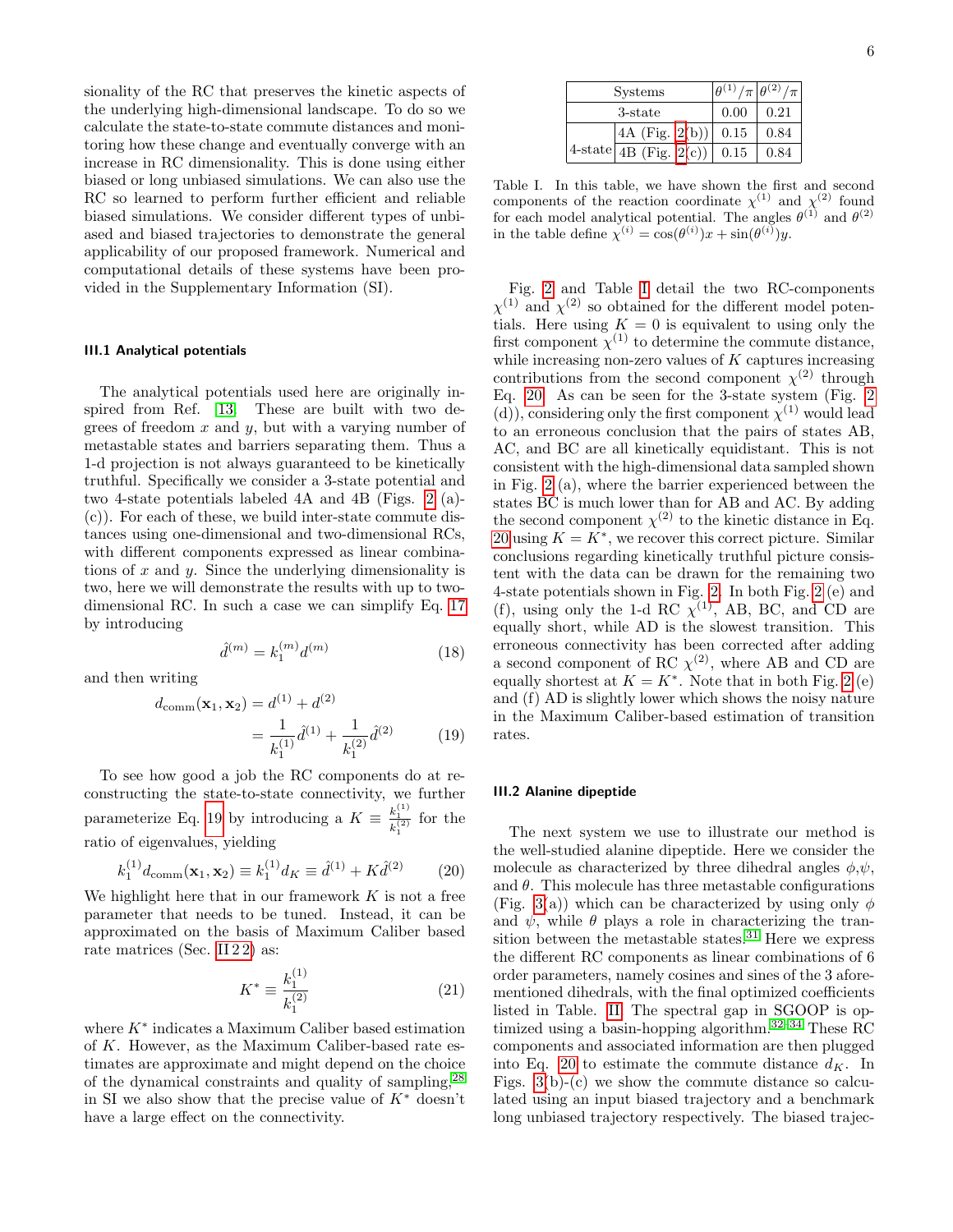

<span id="page-6-0"></span>Figure 2. (a)-(c) show the 3-state and 4-state potentials 4A, 4B as sampled during molecular dynamics respectively. In (a)-(c) we have also provided the two RC components  $\chi^{(1)}$  (solid red lines) and  $\chi^{(2)}$  (dashed blue lines) evaluated using Eq. [20.](#page-5-2) Contours in all plots are separated by  $0.89k_BT$ . In (d)-(f) we show the estimated commute distances  $d_K$  between different pairs of metastable states (in arbitrary units) at  $K = 0$  and  $K = K^*$ . As explained in Sec. [III 1,](#page-5-3) using  $K = K^*$  gives the right kinetic connectivity between different metastable states for each of the model potentials. The results with statistical averages and error bars are shown in SI. Here we only show the result with one pair of RC for each model system in order to show how the second RC component captures the missing features of the first RC component.

| <b>Systems</b>    | RCs            | Coefficients                                     |
|-------------------|----------------|--------------------------------------------------|
| Alanine dipeptide | $\chi^{(1)}$   | $(0.643, 0.778, -0.133, -0.088, -0.221, -0.165)$ |
|                   | (2)            | $(0.827, 1.166, -0.120, 0.578, 0.013, 0.240)$    |
|                   | $\chi^{(1)}$   | $(0.187, -1.127, -0.228, -2.362, 0.230, 1.176)$  |
| $Ace-Ala3-Nme$    | $\sqrt{2}$ .   | $(1.174, 0.738, 0.132, 0.716, 0.356, 2.827)$     |
|                   | $\binom{3}{2}$ | $(-0.037, -0.839, 0.557, 1.454, 1.693, 1.624)$   |

<span id="page-6-1"></span>Table II. This table shows the reaction coordinates found for alanine dipeptide and Ace-Ala3-Nme. For alanine dipeptide, two RC components both expressed as  $\chi = a \cos \phi + b \sin \phi + c \cos \psi + d \sin \psi + e \cos \theta + f \sin \theta$  with their 6 respective coefficients are listed. For Ace-Ala<sub>3</sub>-Nme, three RC components all expressed as  $\chi = a \cos \phi_1 + b \sin \phi_1 + c \cos \phi_2 + d \sin \phi_2 + e \cos \phi_3 + f \sin \phi_3$ with their 6 respective coefficients are listed.

tory was generated by doing well-tempered metadynamics along 1-d RC  $\chi^{(1)}$  defined in Table. [II.](#page-6-1) See SI for further details of both the biased and unbiased simulations.

For this simple system, the commute distances  $d_K$ show similar connectivities for  $K = 0$  and  $K = K^*$ , which shows that one RC is indeed sufficient to describe the system in terms of recovering state-to-state connectivity between all 3 metastable states. Both types of input trajectories show a near degenerate structure with

two pairs of states kinetically separated from each other, while one pair is very close.

#### III.3 Ace-Ala<sub>3</sub>-Nme

In this final section, we demonstrate our method on a more complicated molecular system, namely the peptide Ace-Ala<sub>3</sub>-Nme with a much larger number of metastable states, and an even larger number of state-to-state tran-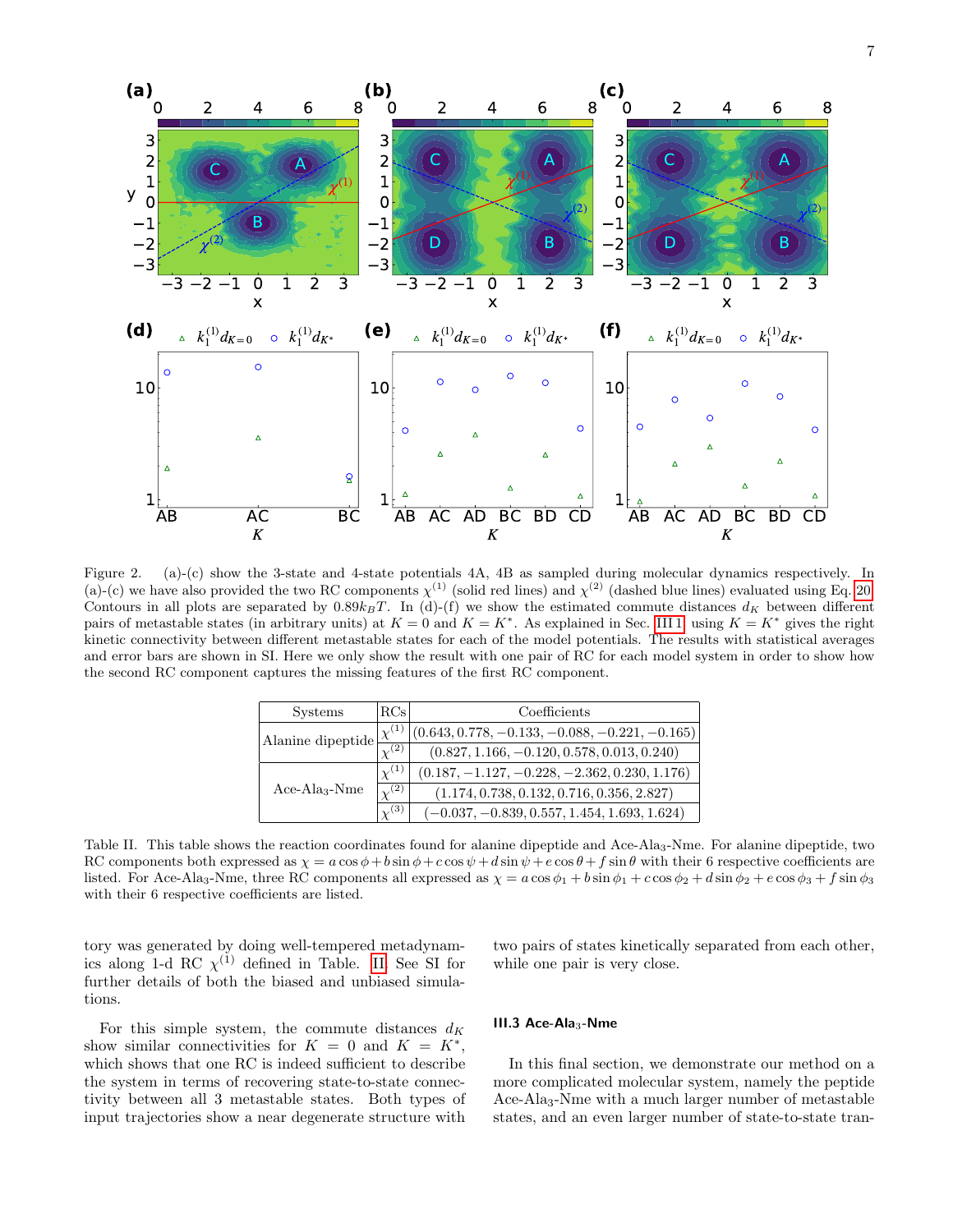

<span id="page-7-0"></span>Figure 3. (a) Free energy surface as a function of  $\phi$  and  $\psi$  obtained by reweighting metadynamics simulation biasing along 1-d RC  $\chi^{(1)}$  specified in Table. [II](#page-6-1). The positions of three metastable states are specified. (b) shows the SGOOP-d  $k^{(1)}d_K$  at  $K = 0$  using one RC and at  $K = K^*$  using two RCs for each pair of metastable states (in arbitrary units) obtained from a long unbiased simulation (blue triangles and blue circles respectively, left axis) and the biased simulation (blue squares, blue diamonds, left axis). In (b), we also provide the estimated commute time  $t_{comm}$  (red triangles, right axis) calculated from the long unbiased simulation.



<span id="page-7-1"></span>Figure 4. In this figure, (a) provides the molecular structure of Ace-Ala3-Nme with the corresponding dihedral angles. The corresponding metastable states and their conformations are detailed in SI. (b) shows the calculation of SGOOP-d which provides the estimated commute distances using one-dimensional, two-dimensional and three-dimensional RC respectively (blue triangles, blue circles and blue squares, left axis). The coefficients of these RCs are shown in Table [II.](#page-6-1) Corresponding to their calculation, these are labelled respectively  $k_1^{(1)} d_{K=0}$ ,  $k_1^{(1)} d_{K^*}$  and  $k_1^{(1)} d_{K^*,L^*}$  (in arbitrary units) as shown in the legend. (b) also provides the estimated commute time  $t_{\text{comm}}$  (red triangles, right axis) calculated from long unbiased simulation of Ace-Ala3-Nme. The slowest transitions which are not sampled in the long unbiased simulation are denoted by star markers in the plot. Their commute times are not quantitatively reliable and serve only as guide to the eye.

sitions.[35](#page-9-25) Simulation details are provided in SI. As dis-cussed in Ref. [35](#page-9-25) the three dihedral angles  $\phi_1$ ,  $\phi_2$ ,

 $\phi_3$  are sufficient to characterize the  $2^3 = 8$  dominant metastable states corresponding to positive and negative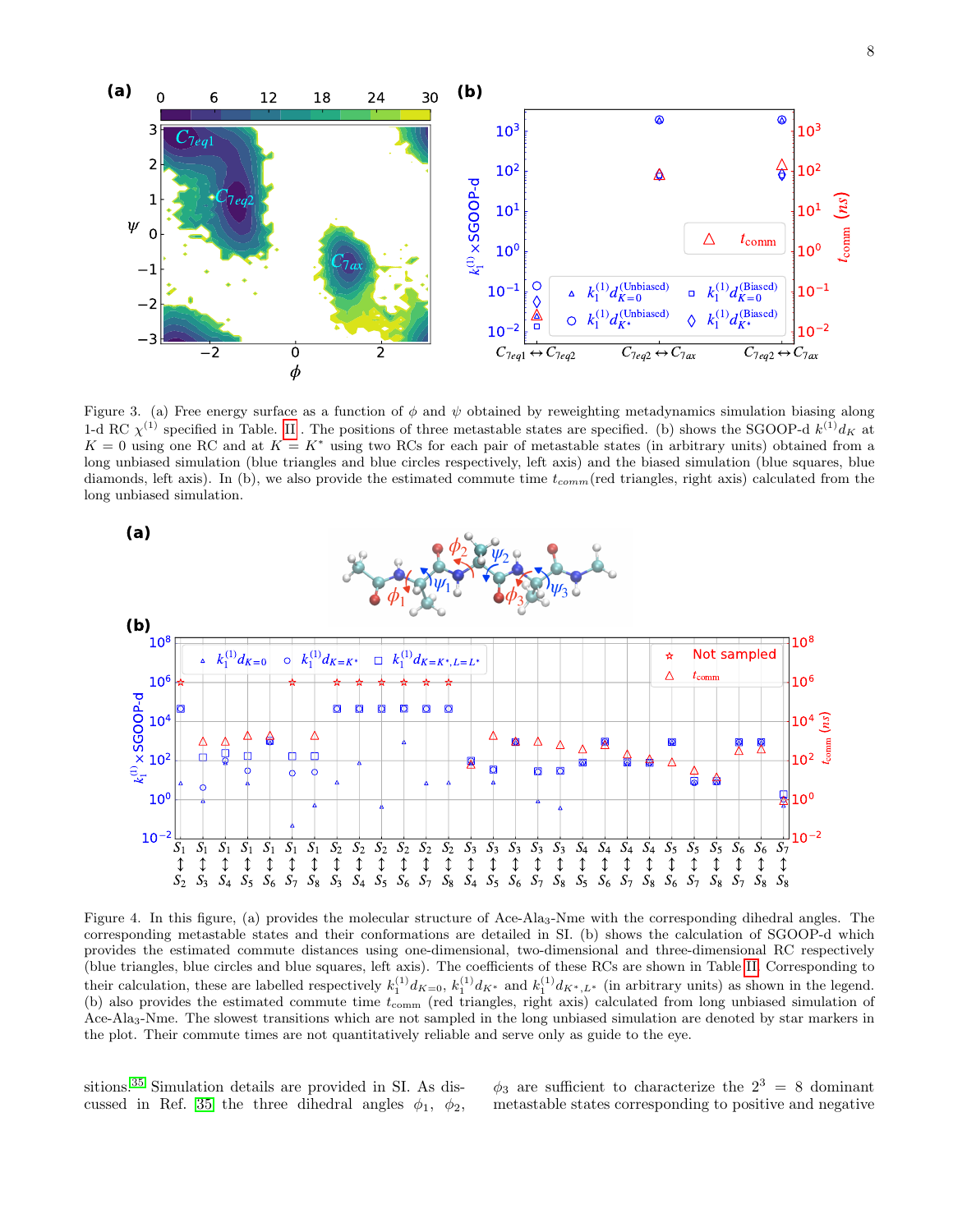parts of the Ramachandran diagram for the 3 central Alanine residues. The RC components used in computing SGOOP-d distances are calculated as a linear combination of cosines and sines of these 3 dihedral angles, thereby amounting to a total of 6 order parameters. We consider the 8 most dominant metastable states labelled  $S_1,..., S_8$  and the associated  $\binom{8}{2} = 28$  inter-state transitions. The corresponding dihedral angles for these 8 states are tabulated in the SI. Here we consider up to three RC components and demonstrate that after considering 3 components the commute distances converge especially for the slower state-to-state transitions. They are also in agreement with the benchmark calculations on this system through counting transitions in the higher dimensional underlying space from a long unbiased trajectory. The final optimized solutions for all three RC components are shown in Table. [II.](#page-6-1) Here in order to add a third RC component, we generalize Eq. [20](#page-5-2) by introducing an additional parameter L:

$$
k_1^{(1)} d_{K,L} \equiv \hat{d}^{(1)} + K \hat{d}^{(2)} + L \hat{d}^{(3)} \tag{22}
$$

Similar to what was done for  $K^*$  in Eq. [21](#page-5-4) we can approximate  $L^*$  as

$$
L^* \equiv \frac{k_1^{(1)}}{k_1^{(3)}}\tag{23}
$$

With a long enough unbiased MD trajectory, we can also calculate the commute time  $t_{\text{comm}}$  between two metastable states through a simple counting protocol (see SI and Ref. [30\)](#page-9-21). In Fig. [4,](#page-7-1) we show SGOOP-d distances calculated using Eq. [22](#page-8-0) with 1, 2, and 3 RC components, and compare them with the corresponding 28  $t_{\text{comm}}$  values between the 8 metastable states in the same plot. It can be seen from the plot that with only the use of two RC components SGOOP-d already provides converged estimates of relative inter-state connectivity and commute distances between 23 of the 28 pairs of states based on the visualization of 3-d free energy provided in SI. Here we must point out that there are eight transitions that are not sampled by even the reference long unbiased simulation, although SGOOP-d of those transitions clearly converged. Therefore, the comparison of SGOOPd with respect to the unobserved transitions may need a more cautious evaluation instead of merely looking at the free energy. However, in order to get the correct connectivity for the remaining 5 pairs of states as well, we have to include the third RC component. We emphasize that in Fig. [4](#page-7-1) the slowest 8 transitions have been given the same reference commute time for the sake of clarity, as we were unable to observe any such transition events even in the  $1 \mu s$  long unbiased simulation. Thus the reference commute times for these states serve as approximate lower bounds to the true values and are denoted by star markers in the plot.

# IV CONCLUSION

In summary, in this work we have developed a computationally efficient formalism labeled "SGOOP-d" and summarized in the flowchart in Fig. [1,](#page-1-6) that can help towards solving a longstanding important problem in chemical physics and physical chemistry. Namely, how many dimensions should a projection from high-dimensions into low-dimensional reaction coordinates (RC) have, so that (1) the projection is kinetically and thermodynamically truthful to the underlying landscape, and (2) these minimal number of components can then be used to perform biasing simulations without fear of missing slow degrees of freedom. The formalism here makes the best of two different approaches, namely commute map<sup>[16](#page-9-7)</sup> and SGOOP.[18](#page-9-9) This way it induces a distance metric which we call SGOOP-d that is applicable to biased rare event systems as well as unbiased trajectories with arbitrary quality of sampling. The kinetically truthful RC learned here can then also be used to improve the sampling qual-ity of the biased simulation itself<sup>[36](#page-9-26)</sup> or as a progress co-ordinate in path-based sampling methods.<sup>37-[41](#page-10-0)</sup> We thus believe that going forward our work represents a useful tool in the study of kinetics in rare event systems with multiple states and interconnecting pathways.

### <span id="page-8-0"></span>V SUPPORTING INFORMATION

The Supporting Information contains: (1) Simulation details including the setup of model potential and simulations for alanine dipeptide and Ace-Ala<sub>3</sub>-Nme;  $(2)$ A plot with analytical model potential and averaged SGOOP-d at  $K=0$  and  $K=K^{\ast}$  with errorbars and a table of RC corresponding to averaged SGOOP-d; (3) A plot showing the linear combination of SGOOP-d at different K; (4) Free energy plots of Ace-Ala<sub>3</sub>-Nme; (5) A list of landmark dihedral angles for calculating Fig. [4;](#page-7-1) (6) Metadynamics parameters; (7) PLUMED code for computing dihedral angles.

## VI ACKNOWLEDGMENTS

The authors thank Yihang Wang, Dedi Wang, Luke Evans, Shashank Pant, En-Jui Kuo, and Yixu Wang for discussions. This work was supported by the National Science Foundation, Grant No. CHE-2044165. ZS was supported by University of Maryland COM-BINE program NSF award DGE-1632976. Acknowledgment is made to the Donors of the American Chemical Society Petroleum Research Fund for partial support of this research (PRF 60512-DNI6). We also thank Deepthought2, MARCC, and XSEDE (projects CHE180007P and CHE180027P) for the computational resources used in this work. SGOOP and SGOOP-d code are available at <github.com/tiwarylab>.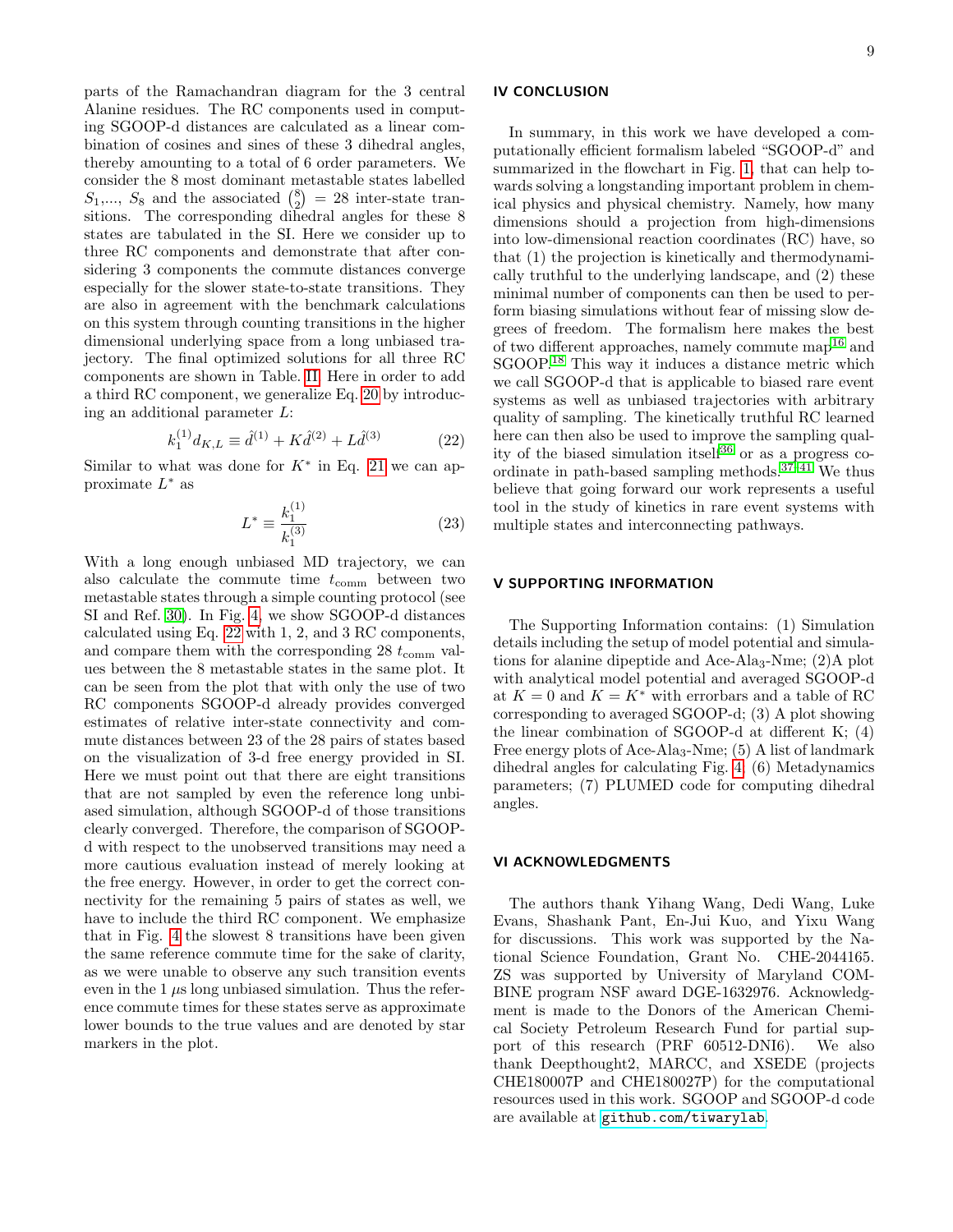## **REFERENCES**

- <span id="page-9-0"></span> $^{1}\mathrm{J}$  Juraszek, G Saladino, TS Van Erp, and FL Gervasio. Efficient numerical reconstruction of protein folding kinetics with partial path sampling and pathlike variables. Physical Review Letters, 110(10):108106, 2013.
- <sup>2</sup>Pratyush Tiwary, Jagannath Mondal, and Bruce J Berne. How and when does an anticancer drug leave its binding site? Science advances, 3(5):e1700014, 2017.
- <sup>3</sup>Haiyang Niu, Pablo M Piaggi, Michele Invernizzi, and Michele Parrinello. Molecular dynamics simulations of liquid silica crystallization. Proceedings of the National Academy of Sciences, 115(21):5348–5352, 2018.
- <sup>4</sup>Sun-Ting Tsai, Zachary Smith, and Pratyush Tiwary. Reaction coordinates and rate constants for liquid droplet nucleation: Quantifying the interplay between driving force and memory. The Journal of chemical physics, 151(15):154106, 2019.
- <sup>5</sup>Sooheyong Lee, Haeng Sub Wi, Wonhyuk Jo, Yong Chan Cho, Hyun Hwi Lee, Se-Young Jeong, Yong-Il Kim, and Geun Woo Lee. Multiple pathways of crystal nucleation in an extremely supersaturated aqueous potassium dihydrogen phosphate (kdp) solution droplet. Proceedings of the National Academy of Sciences, 113(48):13618–13623, 2016.
- <sup>6</sup>Jorjethe Roca, Naoto Hori, Saroj Baral, Yogambigai Velmurugu, Ranjani Narayanan, Prasanth Narayanan, D Thirumalai, and Anjum Ansari. Monovalent ions modulate the flux through multiple folding pathways of an rna pseudoknot. Proceedings of the National Academy of Sciences, 115(31):E7313–E7322, 2018.
- <sup>7</sup>Jan-Hendrik Prinz, Hao Wu, Marco Sarich, Bettina Keller, Martin Senne, Martin Held, John D Chodera, Christof Schütte, and Frank Noé. Markov models of molecular kinetics: Generation and validation. The Journal of chemical physics, 134(17):174105, 2011.
- <span id="page-9-1"></span><sup>8</sup>Daniel Nagel, Anna Weber, and Gerhard Stock. Msmpathfinder: Identification of pathways in markov state models. Journal of Chemical Theory and Computation, 16(12):7874–7882, 2020.
- <span id="page-9-2"></span><sup>9</sup>Stefano Piana, Kresten Lindorff-Larsen, and David E Shaw. Protein folding kinetics and thermodynamics from atomistic simulation. Proceedings of the National Academy of Sciences, 109(44): 17845–17850, 2012.
- <sup>10</sup>Robert B Best and Gerhard Hummer. Reaction coordinates and rates from transition paths. Proceedings of the National Academy of Sciences, 102(19):6732–6737, 2005.
- 11Gerhard Hummer and Attila Szabo. Optimal dimensionality reduction of multistate kinetic and markov-state models. The Journal of Physical Chemistry B, 119(29):9029–9037, 2015.
- <span id="page-9-3"></span><sup>12</sup>Gareth A Tribello and Piero Gasparotto. Using dimensionality reduction to analyze protein trajectories. Frontiers in molecular biosciences, 6:46, 2019.
- <span id="page-9-4"></span>13 Alexandros Altis, Moritz Otten, Phuong H Nguyen, Rainer Hegger, and Gerhard Stock. Construction of the free energy landscape of biomolecules via dihedral angle principal component analysis. The Journal of chemical physics, 128(24):06B620, 2008.
- <span id="page-9-5"></span><sup>14</sup>Zachary Smith, Debabrata Pramanik, Sun-Ting Tsai, and Pratyush Tiwary. Multi-dimensional spectral gap optimization of order parameters (sgoop) through conditional probability factorization. J. Chem. Phys., 149(23):234105, 2018.
- <span id="page-9-6"></span> $15$ Frank Noé and Cecilia Clementi. Kinetic distance and kinetic maps from molecular dynamics simulation. J. Chem. Theor. Comp., 11(10):5002–5011, 2015.
- <span id="page-9-7"></span> $^{16}\overline{\text{Frank}}$  Noéé, Ralf Banisch, and Cecilia Clementi. Commute maps: Separating slowly mixing molecular configurations for kinetic modeling. J. Chem. Theor. Comp., 12(11):5620–5630, 2016.
- <span id="page-9-8"></span><sup>17</sup>Brooke E Husic and Vijay S Pande. Markov state models: From an art to a science. Journal of the American Chemical Society, 140(7):2386–2396, 2018.
- <span id="page-9-9"></span><sup>18</sup>Pratyush Tiwary and BJ Berne. Spectral gap optimization of order parameters for sampling complex molecular systems. Proceedings of the National Academy of Sciences, 113(11):2839– 2844, 2016.
- <span id="page-9-10"></span><sup>19</sup>Omar Valsson, Pratyush Tiwary, and Michele Parrinello. Enhancing important fluctuations: Rare events and metadynamics from a conceptual viewpoint. Annual review of physical chemistry, 67:159–184, 2016.
- <span id="page-9-11"></span><sup>20</sup>Pratyush Tiwary and Axel van de Walle. A review of enhanced sampling approaches for accelerated molecular dynamics. Multiscale Materials Modeling for Nanomechanics, pages 195–221, 2016.
- <span id="page-9-12"></span><sup>21</sup>Boaz Nadler, Stephane Lafon, Ioannis Kevrekidis, and Ronald R Coifman. Diffusion maps, spectral clustering and eigenfunctions of fokker-planck operators. In Advances in neural information processing systems, pages 955–962, 2006.
- <span id="page-9-13"></span><sup>22</sup>Ronald R Coifman, Stephane Lafon, Ann B Lee, Mauro Maggioni, Boaz Nadler, Frederick Warner, and Steven W Zucker. Geometric diffusions as a tool for harmonic analysis and structure definition of data: Diffusion maps. Proceedings of the national academy of sciences, 102(21):7426–7431, 2005.
- <span id="page-9-14"></span> ${}^{23}\overline{\text{Guillermo Pérez-Hernández}}$ , Fabian Paul, Toni Giorgino, Gianni De Fabritiis, and Frank Noé. Identification of slow molecular order parameters for markov model construction. The Journal of chemical physics, 139(1):07B604<sub>-1</sub>, 2013.
- <span id="page-9-15"></span><sup>24</sup>Ao Ma and Aaron R Dinner. Automatic method for identifying reaction coordinates in complex systems. The Journal of Physical Chemistry B, 109(14):6769–6779, 2005.
- <span id="page-9-16"></span><sup>25</sup>Andreas Bittracher, Ralf Banisch, and Christof Schütte. Datadriven computation of molecular reaction coordinates. The Journal of Chemical Physics, 149(15):154103, 2018.
- <span id="page-9-17"></span> $26$ Pratyush Tiwary and BJ Berne. Predicting reaction coordinates in energy landscapes with diffusion anisotropy. The Journal of chemical physics, 147(15):152701, 2017.
- <span id="page-9-18"></span> $27\overline{\text{Steve Press\'e}, \text{Kingshuk Ghosh}, \text{Julian Lee}, \text{and Ken A Dill. Prim-}}$ ciples of maximum entropy and maximum caliber in statistical physics. Rev. Mod. Phys., 85(3):1115, 2013.
- <span id="page-9-19"></span><sup>28</sup>Kingshuk Ghosh, Purushottam D Dixit, Luca Agozzino, and Ken A Dill. The maximum caliber variational principle for nonequilibria. Annual review of physical chemistry, 71:213–238, 2020.
- <span id="page-9-20"></span><sup>29</sup>Pratyush Tiwary and Michele Parrinello. A time-independent free energy estimator for metadynamics. The Journal of Physical Chemistry B, 119(3):736–742, 2015.
- <span id="page-9-21"></span><sup>30</sup>Sun-Ting Tsai, En-Jui Kuo, and Pratyush Tiwary. Learning molecular dynamics with simple language model built upon long short-term memory neural network. Nature communications, 11 (1):1–11, 2020.
- <span id="page-9-22"></span> ${}^{31}$ Pratyush Tiwary and Michele Parrinello. From metadynamics to dynamics. Physical review letters, 111(23):230602, 2013.
- <span id="page-9-23"></span><sup>32</sup>David Wales et al. Energy landscapes: Applications to clusters, biomolecules and glasses. Cambridge University Press, 2003.
- $^{33}\overline{\mathrm{David}}$  J Wales and Jonathan PK Doye. Global optimization by basin-hopping and the lowest energy structures of lennard-jones clusters containing up to 110 atoms. The Journal of Physical Chemistry A, 101(28):5111–5116, 1997.
- <span id="page-9-24"></span>34Zhenqin Li and Harold A Scheraga. Monte carlo-minimization approach to the multiple-minima problem in protein folding. Proceedings of the National Academy of Sciences, 84(19):6611– 6615, 1987.
- <span id="page-9-25"></span><sup>35</sup>Jakub Rydzewski and Omar Valsson. Multiscale reweighted stochastic embedding (mrse): Deep learning of collective variables for enhanced sampling. arXiv preprint arXiv:2007.06377, 2020.
- <span id="page-9-26"></span><sup>36</sup>Giovanni Bussi and Alessandro Laio. Using metadynamics to explore complex free-energy landscapes. Nat. Rev. Phys., pages 1–13, 2020.
- <span id="page-9-27"></span><sup>37</sup>Daniel M Zuckerman and Lillian T Chong. Weighted ensemble simulation: review of methodology, applications, and software. Annual review of biophysics, 46:43–57, 2017.
- <sup>38</sup>Ron Elber. Milestoning: An efficient approach for atomically detailed simulations of kinetics in biophysics. Annual review of biophysics, 49:69–85, 2020.